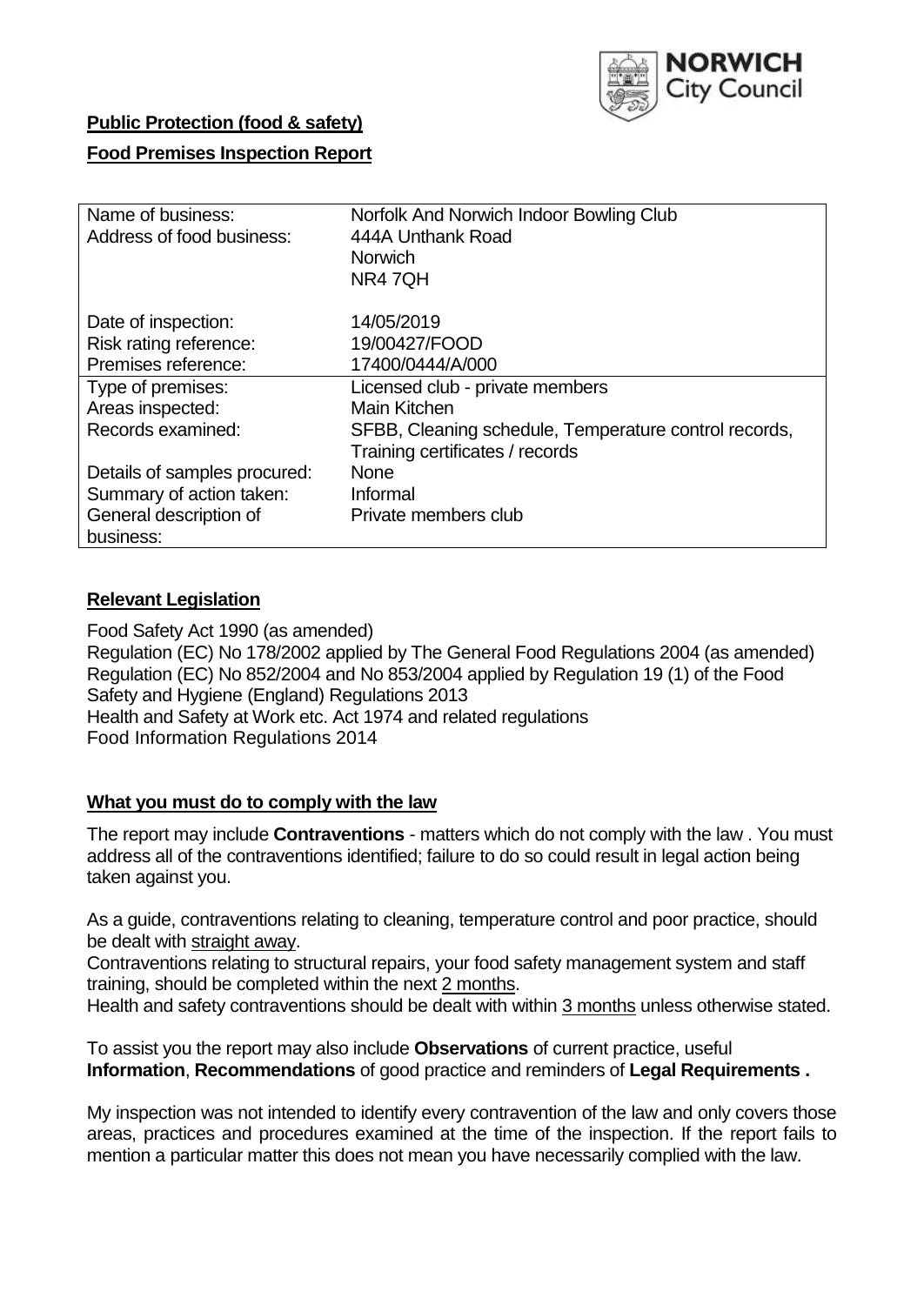# **FOOD SAFETY**

## **How we calculate your Food Hygiene Rating:**

The food safety section has been divided into the three areas which you are scored against for the hygiene rating: 1. food hygiene and safety procedures, 2. structural requirements and 3. confidence in management/control procedures. Each section begins with a summary of what was observed and the score you have been given. Details of how these scores combine to produce your overall food hygiene rating are shown in the table.

| <b>Compliance Area</b>                     |          |    |                | <b>You Score</b> |               |    |           |    |                |  |  |
|--------------------------------------------|----------|----|----------------|------------------|---------------|----|-----------|----|----------------|--|--|
| Food Hygiene and Safety                    |          |    | $\Omega$       | 5                | 10            | 15 | 20        | 25 |                |  |  |
| <b>Structure and Cleaning</b>              |          |    | 0              | 5.               | 10            | 15 | 20        | 25 |                |  |  |
| Confidence in management & control systems |          |    | $\overline{0}$ | 5                | 10            | 15 | 20        | 30 |                |  |  |
|                                            |          |    |                |                  |               |    |           |    |                |  |  |
| <b>Your Total score</b>                    | $0 - 15$ | 20 | $25 - 30$      |                  | $35 - 40$     |    | $45 - 50$ |    | > 50           |  |  |
| <b>Your Worst score</b>                    | 5        | 10 | 10             |                  | 15            |    | 20        |    | $\blacksquare$ |  |  |
|                                            |          |    |                |                  |               |    |           |    |                |  |  |
| <b>Your Rating is</b>                      | 5        |    | 3              |                  | $\mathcal{P}$ |    |           |    | $\overline{0}$ |  |  |

Your Food Hygiene Rating is 5 - a very good standard

000005

# **Premises was not trading at time of inspection**

# **1. Food Hygiene and Safety**

Food hygiene standards are high. You demonstrated a very good standard of compliance with legal requirements. You have safe food handling practices and procedures and all the necessary control measures to prevent cross-contamination are in place. Some minor contraventions require your attention. **(Score 5)**

# Contamination risks

**Observation** I was pleased to see you were able to demonstrate effective controls to prevent cross-contamination.

**Recommendation** I recommend that disposable aprons are used when preparing raw foods i.e meat .

#### Hand-washing

**Observation** I was pleased to see hand washing was well managed.

#### Personal Hygiene

**Observation** I was pleased to see that standards of personal hygiene were high.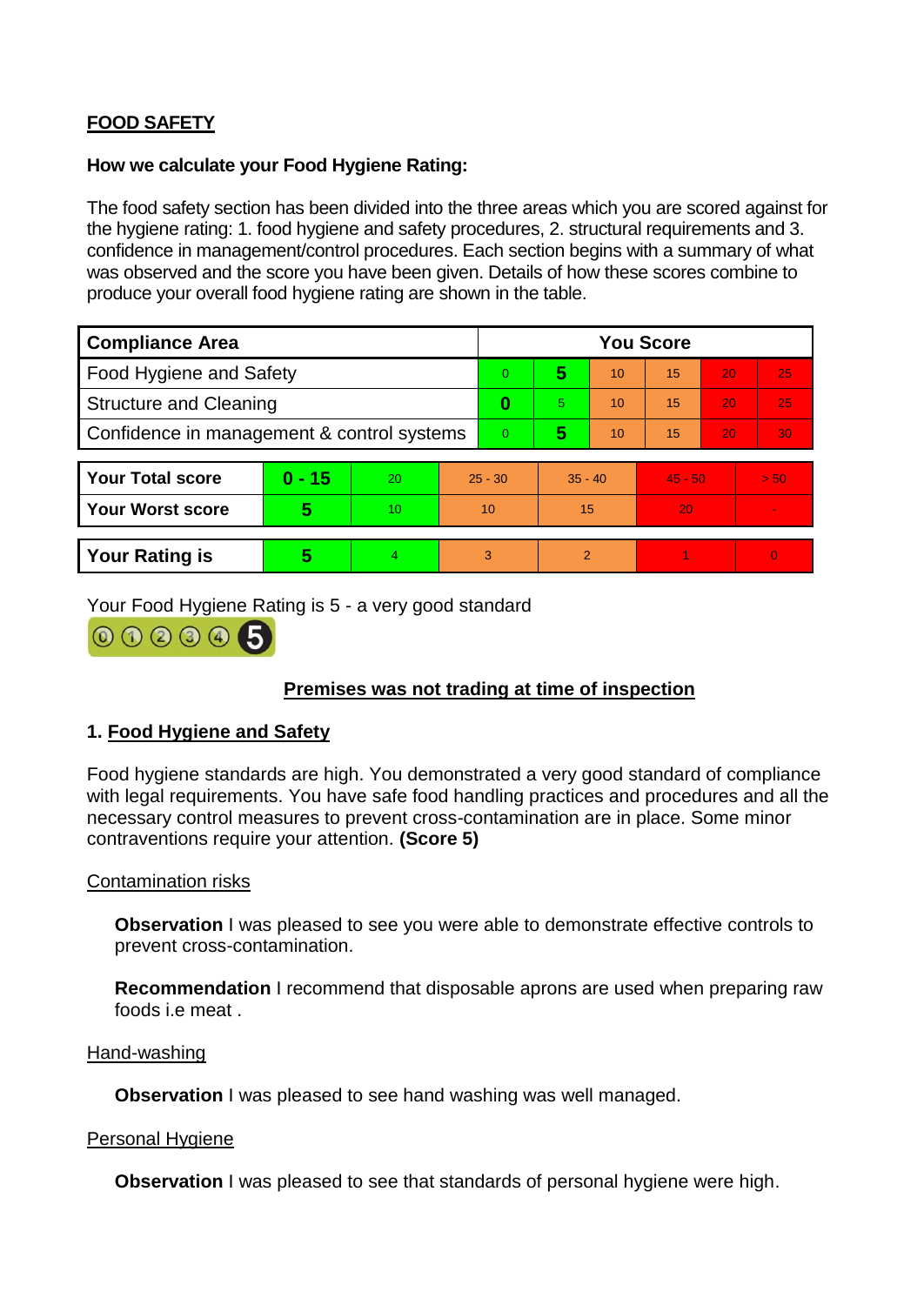## Temperature Control

**Observation** I was pleased to see you were able to limit bacterial growth and/or survival by applying appropriate temperature controls at points critical to food safety and that you were monitoring temperatures.

## **2. Structure and Cleaning**

The structure facilities and standard of cleaning and maintenance are all excellent and you demonstrated full compliance with the law. There is evidence of effective pest control and procedures are in place to rectify any problems as they arise. There is good provision for waste disposal. **(Score 0)**

#### Cleaning of Structure

**Observation** The kitchen had been well maintained and the standard of cleaning was good.

#### Cleaning of Equipment and Food Contact Surfaces

**Observation** You had dedicated equipment for the preparation of raw and ready-to-eat foods.

#### Cleaning Chemicals / Materials / Equipment and Methods

**Information** A surface sanitiser may be rendered ineffective if you are not following the correct dilutions or allowing a sufficient time for the product to work (CONTACT TIME). Always follow the instructions on the product label.

**Information** You must ensure that the sanitisers you use are effective against bacteria. Ensure hat they meet the following standards BS EN 1276:1997 and 13697:2001.

**Guidance** Taps can be a source of contamination so use a paper towel to turn off the tap after washing and drying your hands.

**Guidance** Even when using a surface sanitiser you should be following the 'two-stage' cleaning method. Apply the sanitiser once to remove visible dirt and food debris and then a second time to ensure effective disinfection. Make sure you follow the correct contact time for the product.

#### Facilities and Structural provision

**Observation** I was pleased to see the premises had been well maintained and that adequate facilities had been provided.

#### Pest Control

**Observation** I was pleased to see that the premises was proofed against the entry of pests and that pest control procedures were in place.